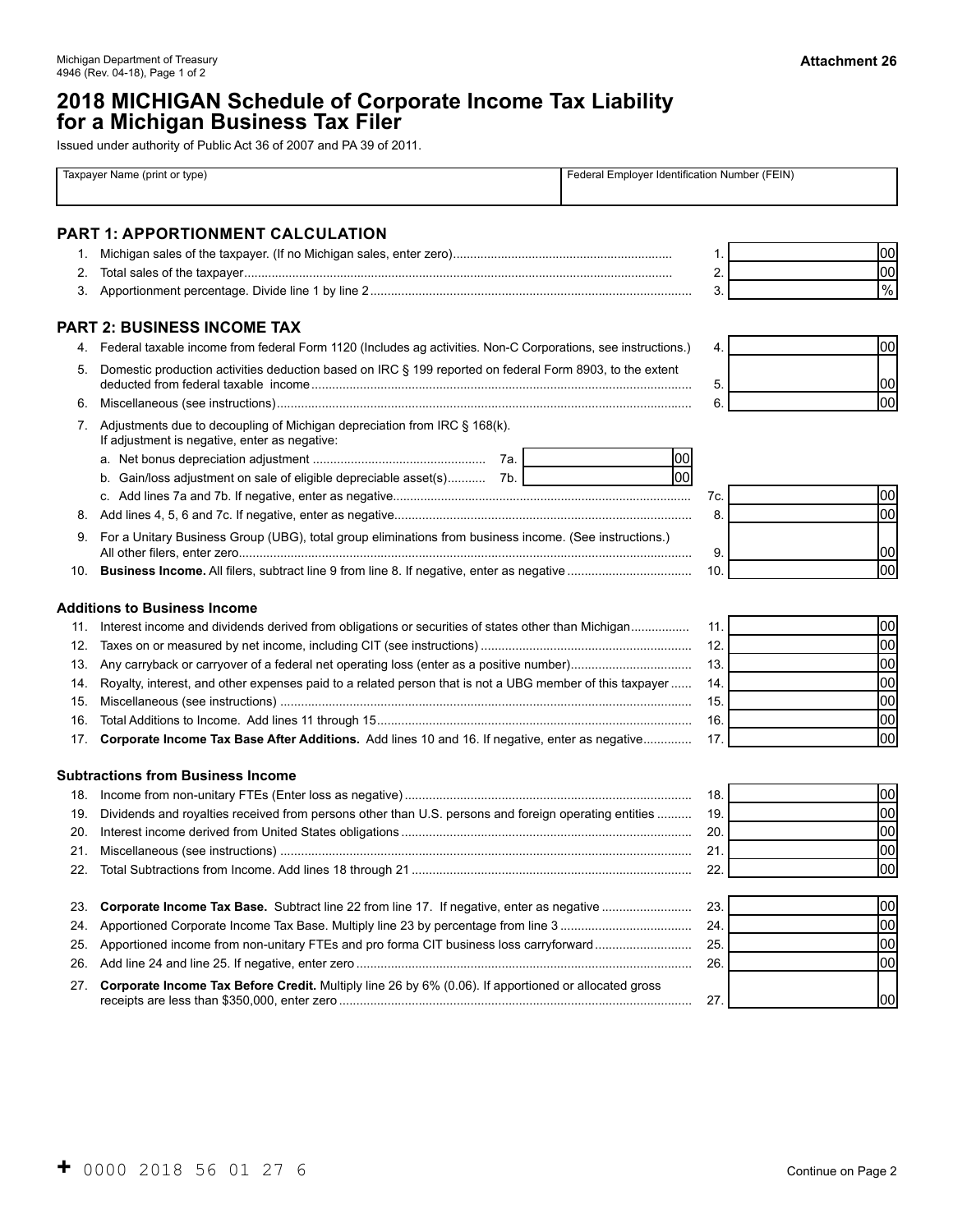00 00

00

 $|00|$ 

### **PART 3: TOTAL CORPORATE INCOME TAX**

00 00 28. Small Business Alternative Credit (see instructions) ......................................................................................... 28. 29. **Tax Liability after the Small Business Alternative Credit.** Subtract line 28 from line 27............................. 29.

### **PART 4: CERTIFICATED AND RECAPTURED CREDITS**

|  | 30. | 00I |
|--|-----|-----|
|  |     |     |
|  |     |     |
|  | 33. |     |
|  | 34. |     |
|  | 35  |     |

#### **PART 5: MBT CALCULATION TO COMPARE AGAINST CIT**

|                                                                                                                           | 36. |  |
|---------------------------------------------------------------------------------------------------------------------------|-----|--|
|                                                                                                                           | 37. |  |
| 38.   MBT Liability after Refundable Credits. Subtract line 37 from line 36. If less than zero, enter as a negative       | 38. |  |
| 39. If line 35 is greater than line 38, enter the difference. If line 38 is greater than or equal to line 35, enter zero. | 39. |  |
|                                                                                                                           |     |  |

#### **EXAMPLES**

| 1. If both lines 38 and 35 are tax due:                               |
|-----------------------------------------------------------------------|
| Example A: Line $38 = $100$ ; line $35 = $300$ ; enter 200 on line 39 |
| Example B: Line $38 = $300$ ; line $35 = $100$ ; enter 0 on line 39   |
| 2. If both lines 38 and 39 are overpayments                           |
| Example C, Line 20 - (\$700), line 25 - (\$400), enter 200 on line 20 |

- Example C: Line 38 = (\$700); line 35 = (\$400); enter 300 on line 39 Example D: Line 38 = (\$400); line 35 = (\$700); enter 0 on line 39
- 3. Of lines 38 and 39, if one is tax due and one is an overpayment Example E: Line 38 = (\$500); line 35 = \$200; enter 700 on line 39 Example F: Line 38 = \$200; line 35 = (\$500); enter 0 on line 39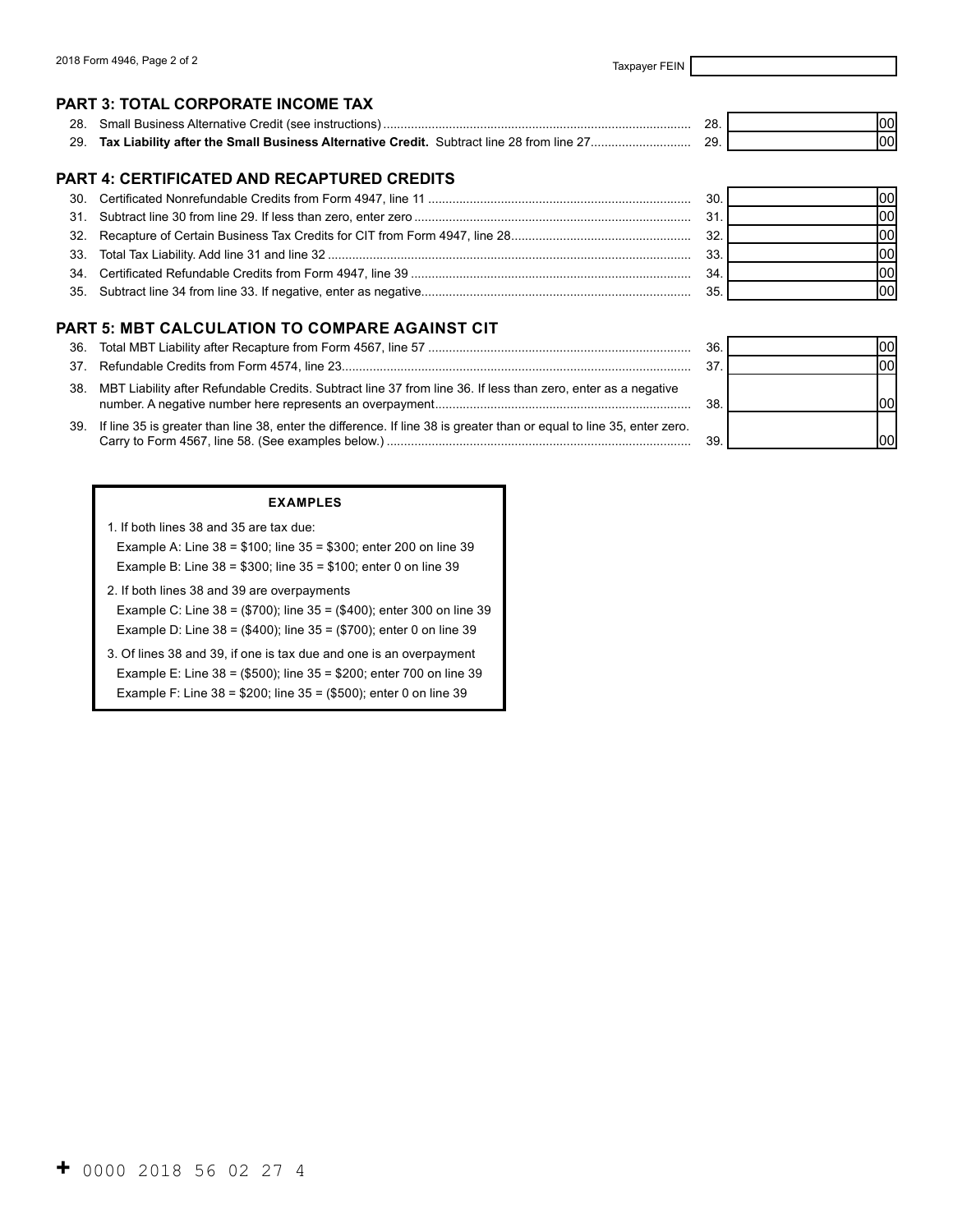# **Instructions for Form 4946 Schedule of Corporate Income Tax Liability for a Michigan Business Tax Filer**

### **Purpose**

 To calculate the Corporate Income Tax (CIT) liability for standard taxpayers filing a Michigan Business Tax (MBT) return.

 A taxpayer calculates the business income and modified gross receipts tax bases of the MBT and applies all credits, including certificated credits, deductions, and exemptions available under the MBT. Then, a taxpayer calculates the business income tax base under the CIT, applies all credits and deductions available under the CIT and the amount of certificated credit allowed from the MBT. The amount of certificated credit allowed from the MBT is the amount of nonrefundable credit needed to offset MBT liability plus the entire amount of a refundable credit. If the result of both steps of the calculation is a negative number, the taxpayer will receive a refund of the lower negative; but a nonrefundable credit cannot be used to reduce liability below zero. A taxpayer must pay the higher liability or take the lower refund.

### **Line-by-Line Instructions**

### *Lines not listed are explained on the form.*

 **Public Law 86-272 Protection:** If business activity is protected under Public Law (PL) 86-272, leave lines 4 through 29 blank. For more information, please see the instructions to Part 2 of Form 4567.

 **Name and Account Number:** Enter the name and Federal Employer Identification Number (FEIN) as they appear on the corresponding copy of the *Michigan Business Tax Annual Return* (Form 4567).

 **UBGs:** Complete one Form 4946 for the group, with all numbers entered reflecting the total amount for all members in the group.

 **(FTEs):** Public Act 233 of 2013 provides that, in the case of an FTE that made the election to remain taxable under the MBT, each owner of the FTE that does not file as a member of a unitary business group with the FTE shall disregard all items attributable to that member's ownership interest in the electing FTE for all purposes of the CIT. If the taxpayer filing this form owns an interest in an FTE that files an MBT return for the FTE's tax year that ends with or within this taxpayer's tax year, the taxpayer's distributive share of income (loss) from such FTE will be exempt from the taxpayer's CIT portion of the MBT/CIT comparison calculation. However, do not exclude the exempt income (loss) on lines 4 through 22 of this form. The corporate income tax base attributable to such FTE will be removed via line 18.. **Exempt income (loss) from certain flow-through entities** 

### **Part 1: Apportionment Calculation**

 For a Michigan-based taxpayer, all sales are Michigan sales unless the taxpayer is subject to tax in another state or foreign country. A taxpayer is subject to a tax in another state or foreign country if the taxpayer is subject to a business privilege tax, a net  income tax, a franchise tax measured by net income, a franchise tax for the privilege of doing business, a corporate stock tax, or if the state or foreign country has jurisdiction to subject the taxpayer to 1 or more of the above listed taxes. In that state, the taxpayer must be subject to a business privilege tax, a net income tax, a franchise tax measured by net income, a franchise tax for the privilege of doing business, or a corporation stock tax, or that state has jurisdiction to subject the taxpayer to one or more of such taxes regardless of whether the tax is imposed.

 The CIT is based only on business activity apportioned to Michigan. A taxpayer that has not established nexus with one other state or a foreign country is subject to the CIT on its entire business activity. Business activity is apportioned to Michigan based on sales.

 *Sale* or *Sales* means the amounts received by the taxpayer as consideration from the following:

- The transfer of title to, or possession of, property that is stock in trade or other property of a kind which would properly be included in the inventory of the taxpayer if on hand at the close of the tax period, or property held by the taxpayer primarily for sale to customers in the ordinary course of its trade or business. For intangible property, the amounts received will be limited to any gain received from the disposition of that property.
- Performance of services which constitute business activities.
- The rental, leasing, licensing, or use of tangible or intangible property, including interest, that constitutes business activity.
- Any combination of business activities described above.
- For taxpayers not engaged in any other business activities, sales include interest, dividends, and other income from investment assets and activities and from trading assets and activities.

 If a flow-through entity (FTE) is unitary with the taxpayer, the taxpayer's sales factor includes its proportionate share of the sales of the FTE. Proportionate sales between the taxpayer and a unitary FTE, and between FTEs unitary with the taxpayer, are eliminated. See *CIT Unitary Relationships with Flow- Through Entities* (Form 4900) for further guidance.

 Use the information in the "Sourcing of Sales to Michigan" section in *CIT for Standard Taxpayers* booklet (Form 4890) to determine Michigan sales.

 **Line 1:** Enter Michigan sales that are directly attributable to the taxpayer plus the proportionate Michigan sales, after eliminations, from unitary FTEs. The amount of Michigan sales to include from unitary FTEs is computed on CIT Form 4900.

 For transportation services that source sales based on revenue miles, enter (or include) a Michigan sales amount on this line by multiplying total sales of the transportation service by the ratio of Michigan revenue miles over revenue miles everywhere. Revenue mile means the transportation for a consideration of one net ton in weight or one passenger the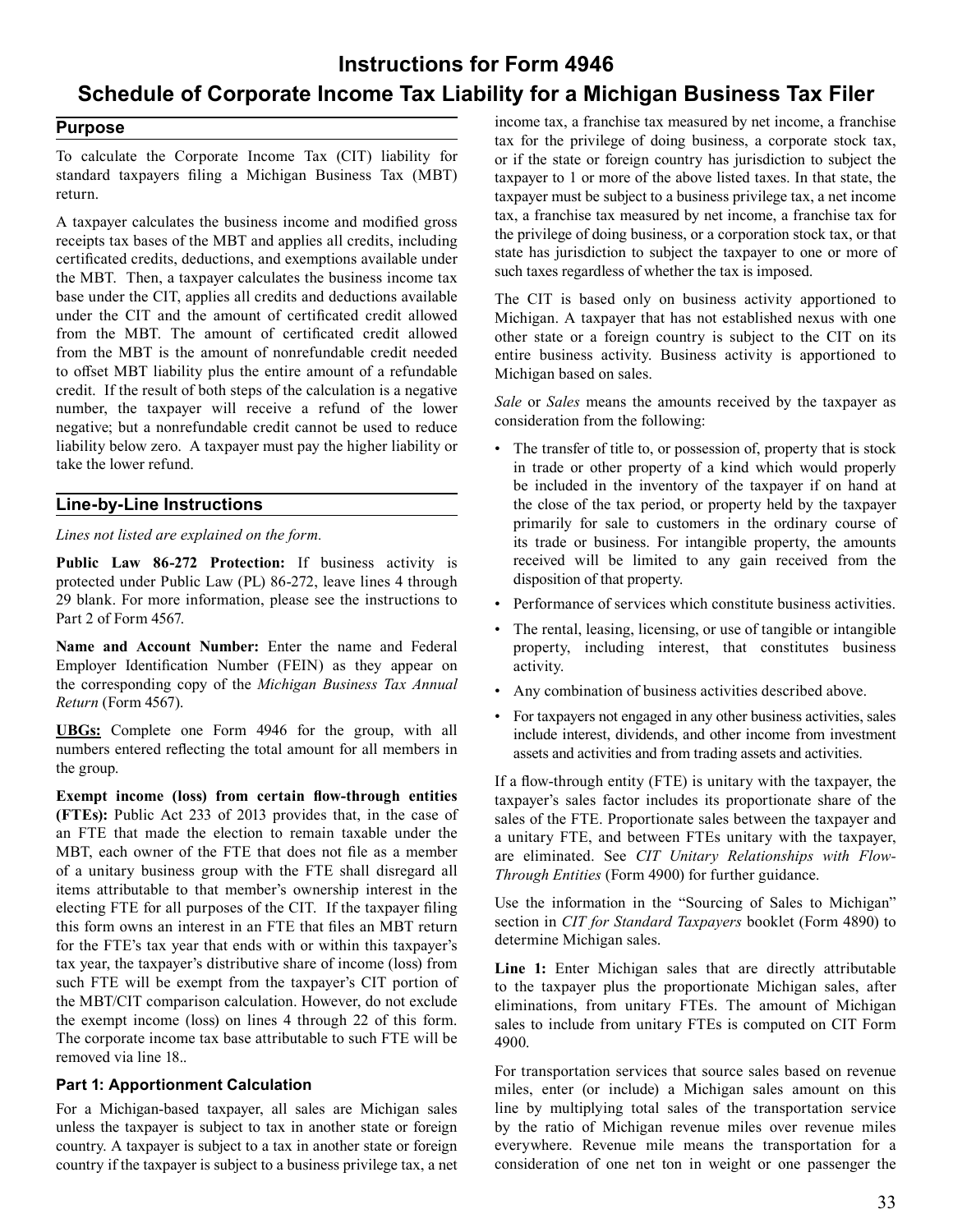distance of one mile.

 Certain types of transportation services have special sourcing provisions. See the "Sourcing of Sales to Michigan" section of the *CIT for Standard Taxpayers* booklet (Form 4890).

 **NOTE:** Only transportation services are sourced using revenue miles. To the extent the taxpayer has business activities or revenue streams not from transportation services, those receipts should be sourced accordingly.

 **UBGs:** Enter on this line the entire amount of Michigan sales of all members in the group after eliminations. For more information see the instructions for *CIT Data for Unitary Business Group Members* (Form 4897).

 **Line 2:** Enter total sales that are directly attributable to the taxpayer plus the proportionate total sales, after eliminations, from unitary FTEs. The amount of total sales to include from unitary FTEs is computed on CIT Form 4900.

 For transportation services, enter (or include) total sales.

 **UBGs:** Enter on this line the entire amount of total sales of all members in the group after eliminations. For more information see the instructions for *CIT Data on Unitary Business Group Members* (Form 4897).

# **PART 2: BUSINESS INCOME**

 **Line 4:** Non-C Corporations enter this line as business income. Business income includes payments and items of income and expense attributable to the business activity of the Non-C Corporation (Partnership or S Corporation) and separately reported to the members.

 **Agricultural activities:** Include income from the production of agricultural activities on line 12. Farms are not exempt under the CIT. Furthermore, the tax base attributable to the production of agricultural goods by a person whose primary activity is the production of agricultural goods is similarly not exempt.

 **Line 5:** Generally, IRC 199 was repealed effective for tax years beginning after December 31, 2017. Therefore, most taxpayers will leave this line blank. However, the federal deduction can still be taken in limited circumstances or it's possible that a member of a UBG return includes in this return its tax year beginning before January 1, 2018. In both cases, the deduction(s) should be reported on this line.

 **Line 6:** There are currently no miscellaneous items to be entered on this line. Leave this line blank.

 **Line 9: For UBGs only:** Enter the group's total eliminations from federal taxable income.

 **NOTE:** Elimination, where required, applies to transactions between any members of the UBG. For example, if the UBG includes standard taxpayers (not owned by and unitary with a financial institution in the UBG), an insurance company, and two financial institutions, transactions between a standard taxpayer member and an insurance or financial member are eliminated whenever elimination is required, despite the fact that the insurance and financial members are not reported on the combined return filed by standard taxpayer members.

 However, there is no elimination with an otherwise related entity if the related entity is excluded from the UBG. For example, consider a group with a U.S. parent, a U.S. subsidiary, and a foreign operating entity subsidiary that would otherwise be a UBG, but the foreign operating entity is excluded from the UBG by definition. The U.S. parent filing a UBG return may not eliminate intercompany transactions between itself and the foreign operating entity.

## **Additions to Business Income**

 **Line 11:** Enter any interest income and dividends from bonds and similar obligations or securities of states other than Michigan and their political subdivisions in the same amount that was excluded from federal taxable income (as defined for CIT purposes). Reduce this addition by any expenses related to the foregoing income that were disallowed on the federal return by IRC § 265 and § 291.

Line 12: Enter all taxes on, or measured by, net income including city and state taxes, Foreign Income Tax, and Federal Environmental Tax claimed as a deduction on the taxpayer's federal return. This includes the tax imposed under the CIT to the extent claimed as a deduction on the taxpayer's federal return. This also includes, to the extent deducted in arriving at federal taxable income (as defined for CIT purposes), the Business Income Tax component of the MBT. This does NOT include the Modified Gross Receipts component of the MBT.

 **Line 13:** Enter any net operating loss carryback or carryover that was deducted in arriving at federal taxable income (as defined for CIT purposes). Enter this amount as a positive number.

 **Line 14:** Enter, to the extent deducted in arriving at federal taxable income (as defined for CIT purposes), any royalty, interest, or other expense paid to a person related to the taxpayer by ownership or control for the use of an intangible asset if the person is not included in the taxpayer's UBG. Royalty, interest, or other expense described here is not required to be included if the taxpayer can demonstrate that the transaction has a nontax business purpose other than avoidance of this tax, is conducted with arm's-length pricing and rates and terms as applied in accordance with IRC § 482 and § 1274(d), and satisfies one of the following:

- Is a pass through of another transaction between a third party and the related person with comparable rates and terms.
- Results in double taxation. For this purpose, double taxation exists if the transaction is subject to tax in another jurisdiction.
- Is unreasonable as determined by the Treasurer, and the taxpayer agrees that the addition would be unreasonable based on the taxpayer's facts and circumstances.
- The related person (recipient of the transaction) is organized under the laws of a foreign nation which has in force a comprehensive income tax treaty with the United States.

 **Line 15:** Enter on this line the expenses that resulted from the production of oil and gas if that production of oil and gas is subject to Michigan severance tax on oil or gas, 1929 PA 48. Also enter expenses related to the income derived from a mineral to the extent that income is included on line 21 and that expense was deducted in arriving at federal taxable income.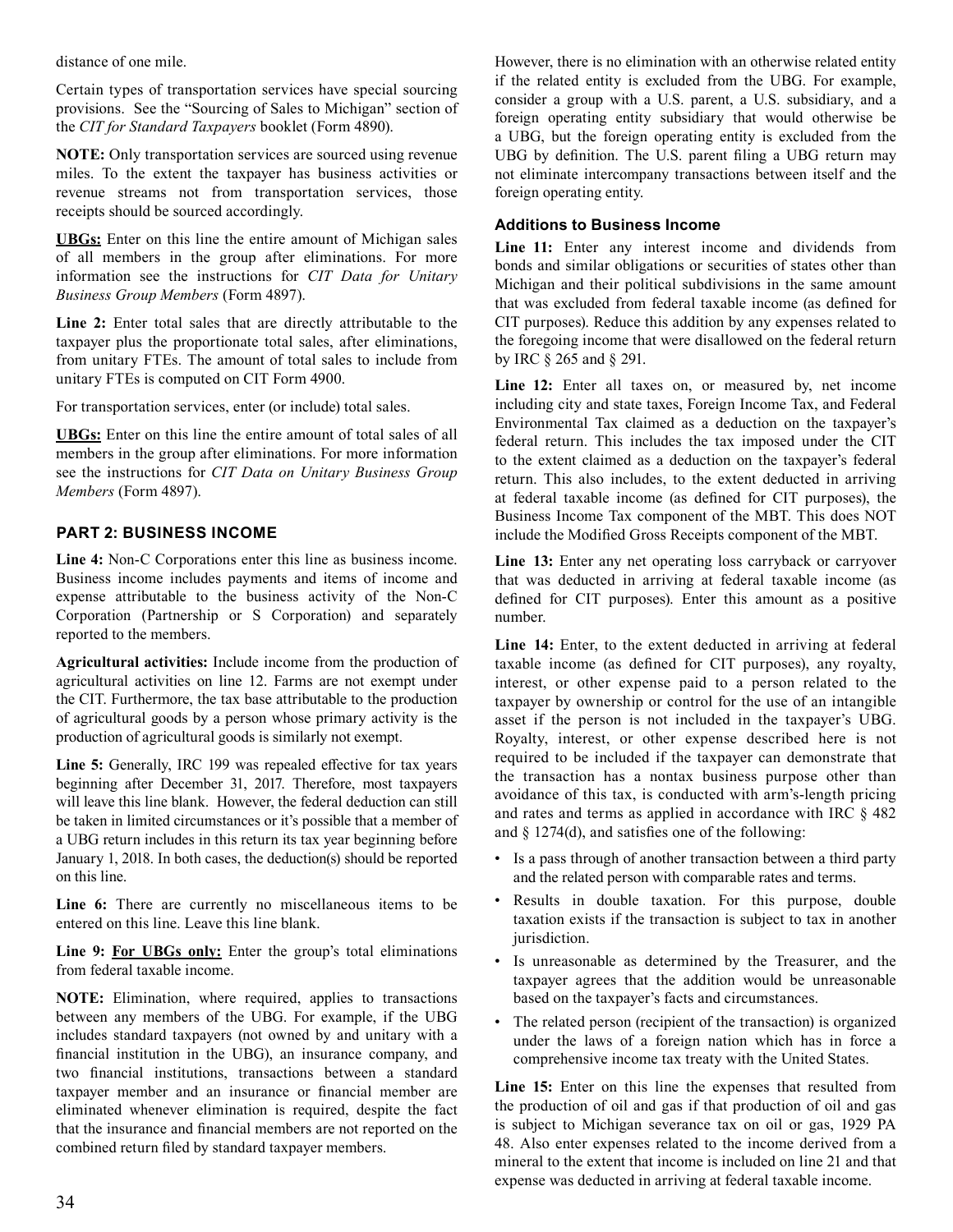### **Subtractions from Business Income**

*Subtractions* are generally available to the extent included in arriving at FTI (as defined for CIT purposes).

**Line 18:** Complete all other subtractions from business income, lines 19 through 21, before completing line 18. Enter on this line the sum of all entries in Column C of *CIT Non-Unitary Relationships with Flow-Through Entities* (Form 4898). If an amount is entered on this line, Form 4898 should be used to compute the amount required to be entered here. Do not include Form 4898 with this filing. Retain a copy for your records.

To calculate apportionment properly, line 18 removes from the corporate income tax base the taxpayer's distributive share of income (loss) attributable to a non-unitary flow-through entity (FTE). Income or loss received as a distributive share from a non-unitary FTE is subtracted here (prior to apportionment of the CIT tax base on line 24), and apportioned on Form 4898 according to the FTE's apportionment factor. The resulting amount from Form 4898 is then added back on line 25.

*Flow-through entity* means an entity that for the applicable tax year is treated as a subchapter S corporation under section 1362(a) of the IRC, a general partnership, a trust, a limited partnership, a limited liability partnership, or a limited liability company, that for the tax year is not taxed as a C corporation for federal income tax purposes.

See the General Information section of the instructions for Form 4898 for an explanation of FTEs with which a taxpayer is not unitary.

**Line 19:** Enter, to the extent included in federal taxable income (as defined for CIT purposes), any dividends and royalties received from persons other than United States persons and foreign operating entities, including, but not limited to, amounts determined under IRC § 78 or IRC § § 951 to 965.

**NOTE:** To the extent deducted in arriving at federal taxable income, any deduction under IRC 250(a)(1)(B) should be added back on this line (i.e., netted against subtractions made on this line).

**Line 20:** To the extent included in federal taxable income (as defined for CIT purposes), deduct interest income derived from United States obligations.

**Line 21:** Enter on this line income from the production of oil and gas if that production of oil and gas is subject to Michigan severance tax on oil and gas, 1929 PA 48, to the extent that income was included in federal taxable income. Also enter, income derived from a mineral to the extent included in federal taxable income.

**Line 25:** The entry on this line is the combination of the following two items:

**Item 1:** The apportioned amount of corporate income tax base attributable to the taxpayer's distributive share of income (loss) from a non-unitary flow-through entity (FTE). The amount for this Item 1 can be found by summing all the entries from Column E of CIT Form 4898. If an amount is entered on this line, Form 4898 should be used to compute the amount required to be entered here. **Do not include Form 4898** with this filing.

Retain a copy for your records.

**NOTE:** In this calculation, do not include distributive share items attributable to an FTE that is not unitary with the taxpayer and has a valid election in place to file MBT for its tax year that ends with or within the taxpayer's tax year, in accordance with PA 233 of 2013.

**Item 2:** Subtract from Item 1 any available pro forma CIT business loss incurred as an MBT taxpayer after December 31, 2011. Business loss means a negative business income tax base, after apportionment, if applicable. For this calculation, pro forma CIT business loss is available if line 26 of the previous year's Form 4946 was negative prior to applying the "If negative, enter zero" instruction found on that line. Convert this amount to a positive number before subtracting it from Item 1. If the result of the calculation described above is negative, enter it as a negative on the form.

The calculation described above is illustrated as follows:

If apportioned income from non-unitary FTEs is 100, and pro forma CIT business loss carryforward from the prior period is 250, the entry on line 25 is -150.

If apportioned loss from non-unitary FTEs is -100, and pro forma CIT business loss carryforward from the prior period is 60, the entry on line 25 is -160.

For any return with a non-zero amount on this line, attach a statement identifying separately the amount attributable to Item 1 and Item 2.

Line 26: If line 26 is negative, enter zero on this form but retain the negative amount for use on line 25 of Form 4946 for the next tax year.

**NOTE:** Any loss carryforward created in this calculation will evaporate when the taxpayer's MBT election ends. This is described as a pro forma CIT business loss because it cannot be claimed on an actual CIT return.

**Line 27: IMPORTANT:** If apportioned or allocated gross receipts, as defined under the MBT, are less than \$350,000, enter a zero on this line. If a business operated less than 12 months, annualize gross receipts to determine if this rule applies.

## **Annualizing**

Multiply each applicable amount, total gross receipts, adjusted business income, and shareholder, officer, and partner income by 12 and divide the result by the number of months the business operated. Generally, a business is considered in business for one month if the business operated for more than half the days of the month. If the tax year is less than one month, consider the tax year to be one month for the purposes of the calculation.

# **PART 3: TOTAL CORPORATE INCOME TAX**

Line 28: Calculate this line by using the Small Business Alternative Credit Calculation for the Corporate Income Tax worksheet later in these instructions.

Retain the worksheet with your tax records. Do not include the worksheet as part of this return.

### *Include completed Form 4946 as part of the tax return filing.*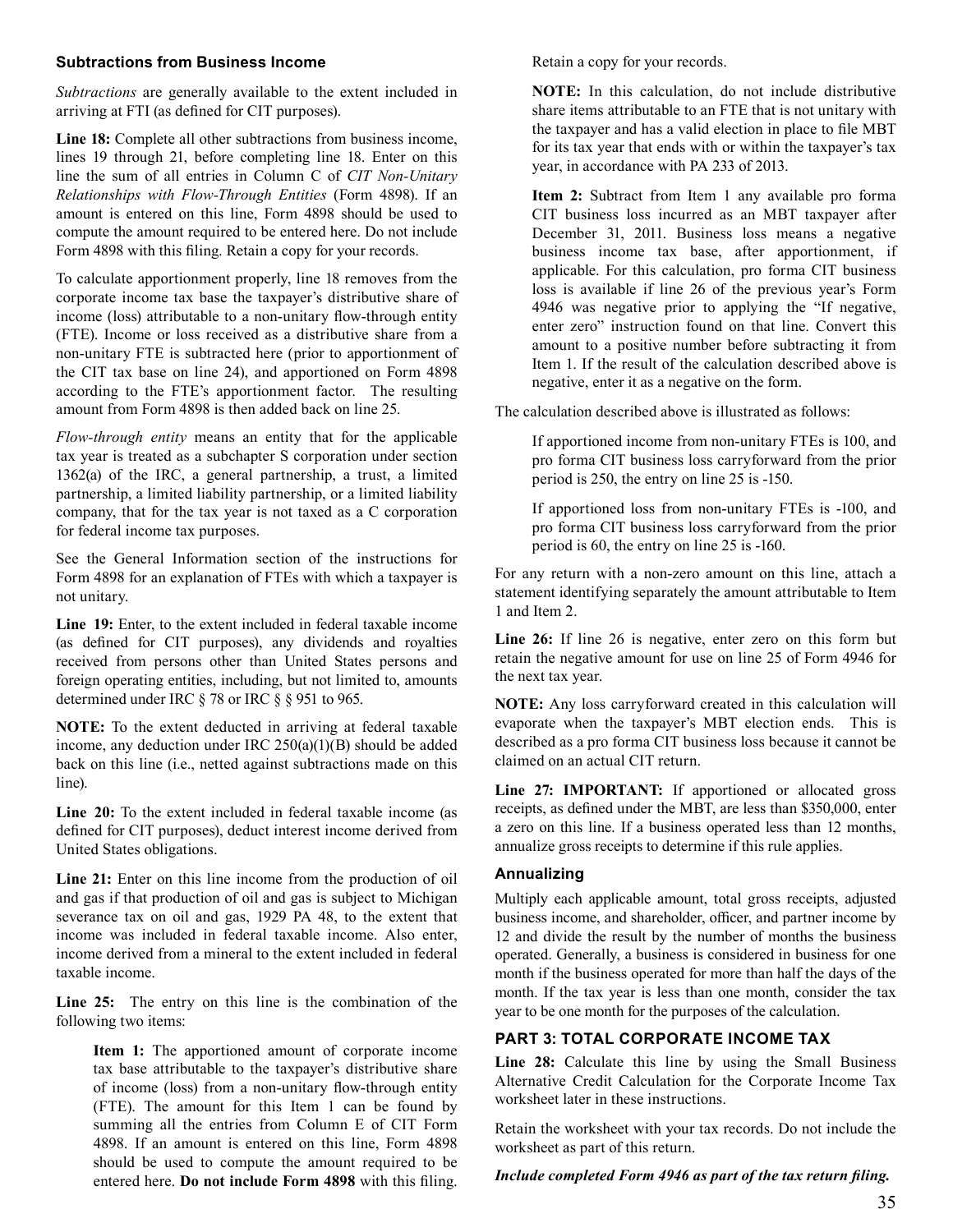# **Small Business Alternative Credit Calculation for the Corporate Income Tax Worksheet for the 2017 Michigan Business Tax**

# **The Small Business Alternative Credit is NOT available if any The Small Business Alternative Credit must be reduced**

- 
- Adjusted business income after loss adjustment exceeds \$1,363,700; or as determined on Form 4894.
- Any shareholder or officer has allocated income after loss Gross receipts exceed \$19,000,000 but are less than<br>adjustment of over \$180,000, as determined on the *MRT* \$20,000,000. adjustment of over \$180,000, as determined on the MBT *Schedule of Shareholders and Officers* (Form 4894).
- Compensation and director fees of a shareholder or officer exceed \$180,000.

# **of the following conditions exist: if any of the following conditions exist:**

- Gross receipts exceed \$20,000,000; or • Any shareholder or officer has allocated income after<br>• Adjusted business income after loss adjustment exceeds business adjustment of over \$160,000 but not over \$180,000,
	-

### **NOTE: A taxpayer claiming the CIT Small Business Alternative Credit on Line 28 should complete CIT Form 4894 before completing this worksheet, and retain a copy for its records. Do not include a copy of Form 4894 as part of this return.**

|     |                                                                                                                       | $1 \quad \overbrace{\hspace{2.5cm}} 00$                                                     |
|-----|-----------------------------------------------------------------------------------------------------------------------|---------------------------------------------------------------------------------------------|
| 2.  |                                                                                                                       | $2.$ 00                                                                                     |
|     | <b>Adjusted Business Income</b>                                                                                       |                                                                                             |
| 3.  |                                                                                                                       |                                                                                             |
| 4.  |                                                                                                                       | $4 \t\t 00$                                                                                 |
| 5.  | Carryback or carryover of a federal net operating loss from Form 4946, line 13. Enter as a positive number            | $5 \begin{array}{c} \begin{array}{c} \end{array} \end{array}$                               |
| 6.  |                                                                                                                       | $6 \begin{array}{c} \begin{array}{c} \text{}\\ \text{}\\ \text{}\\ \end{array} \end{array}$ |
| 7.  |                                                                                                                       |                                                                                             |
| 8.  |                                                                                                                       |                                                                                             |
| 9.  |                                                                                                                       | $9. \underline{\hspace{2.5cm}00}$                                                           |
|     | Small Business Alternative Credit Calculation                                                                         |                                                                                             |
| 10. |                                                                                                                       |                                                                                             |
| 11. |                                                                                                                       | $11.$ 00                                                                                    |
| 12. |                                                                                                                       |                                                                                             |
| 13. | Reduction percentage from Reduced Credit Table at bottom of this page (based on amount from line 12)                  | 13.<br>$\%$                                                                                 |
| 14. | <b>Reduced Credit.</b> Multiply the percentage on line 13 by the credit on line 11. If gross receipts from line 1 are | 14.00                                                                                       |
|     | <b>Reduction Based on Gross Receipts</b>                                                                              |                                                                                             |
|     | Complete this section if gross receipts are more than \$19,000,000 but not more than \$20,000,000.                    |                                                                                             |
| 15. |                                                                                                                       | $15.$ 00                                                                                    |
| 16. |                                                                                                                       | $\frac{0}{0}$                                                                               |
| 17. |                                                                                                                       | $\%$<br>17.                                                                                 |
| 18. | Small Business Alternative Credit. Multiply the percentage on line 17 by the credit on line 14.                       |                                                                                             |
|     |                                                                                                                       |                                                                                             |

### **REDUCED CREDIT TABLE**

| If allocated* income is: | The reduced credit is:                                              |
|--------------------------|---------------------------------------------------------------------|
|                          |                                                                     |
|                          | \$160,001 - \$164,999  80% of the Small Business Alternative Credit |
|                          | \$165,000 - \$169,999  60% of the Small Business Alternative Credit |
|                          | \$170,000 - \$174,999  40% of the Small Business Alternative Credit |
|                          | \$175,000 - \$180,000  20% of the Small Business Alternative Credit |
|                          | * See instructions for tax years less than 12 months.               |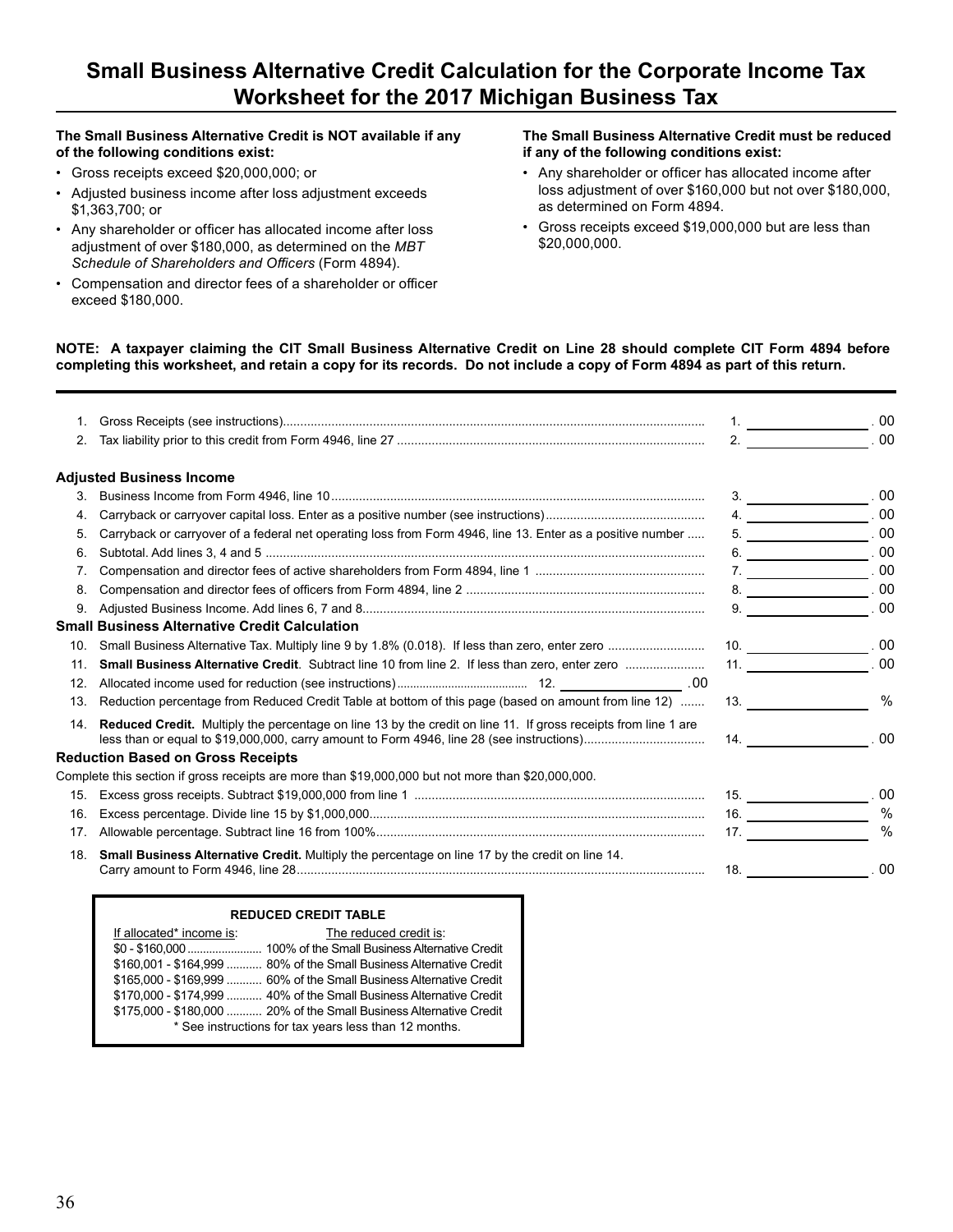# **Instructions for the Small Business Alternative Credit Calculation for the Corporate Income Tax Worksheet**

## **Purpose**

 This worksheet is used to allow a taxpayer to calculate the CIT Small Business Alternative Credit for standard taxpayers filing a Michigan Business Tax (MBT) return.

 Due to differences between the MBT Small Business Alternative Credit and the CIT Small Business Alternative Credit, a taxpayer must use this worksheet and may not use *MBT Common Credits for Small Businesses* (Form 4571) when calculating its CIT Small Business Alternative Credit.

 A taxpayer is disqualified from taking the Small Business Alternative Credit under certain circumstances, which are detailed below. Financial institutions and insurance companies are not eligible for this credit

 Do not attach this worksheet or any supporting forms to the MBT filing. A taxpayer must retain this worksheet and any supporting forms in its records.

## **Eligibility for the Small Business Alternative Credit**

 Taxpayers are not eligible for the Small Business Alternative Credit if any of the following conditions exist:

- Gross receipts exceed \$20,000,000.
- Adjusted business income after loss adjustment exceeds \$1,363,700 for Corporations (and LLCs federally taxed as such).
- Any shareholder or officer has allocated income after loss adjustment of over \$180,000, as determined on the *CIT Schedule of Shareholders and Officers* (Form 4894). (Retain a pro forma copy of Form 4894 for your records, if necessary.)

 In addition, the Small Business Alternative Credit is reduced if a shareholder or an officer has allocated income after loss adjustment of more than \$160,000 but less than \$180,000. This reduction is based on the officer/shareholder with the largest allocated income.

 The Small Business Alternative Credit also is reduced if gross receipts exceed \$19,000,000 but are not more than \$20,000,000.

 Allocated income is the greater of either:

 (a) Shareholders' or officers' compensation and director fees from Form 4894, column L, or

 (b) Shareholders' compensation, director fees, and share of business income (or loss) after loss adjustment, from Form 4894, column N.

 If either (a) or (b) is greater than \$180,000, the Corporation is not eligible for the Small Business Alternative Credit. In addition, if either (a) or (b) is more than \$160,000 but not more than \$180,000, the Corporation must reduce the Small Business Alternative Credit based on the officer or shareholder with the largest allocated income.

# **Tax Years Less Than 12 Months**

 If the reported tax year is less than 12 months, gross receipts, adjusted business income, and shareholders' or officers' compensation and share of business income must be annualized to determine eligibility and reduction percentage. If annualized gross receipts exceed \$19,000,000 but do not exceed \$20,000,000, annualize figures to compute the Reduction Based on Gross Receipts, lines 15 through 18.

 **NOTE:** If a shareholder owned stock for less than the entire tax year of the corporation, or an officer served as an officer less than the entire tax year, shareholder compensation amounts must be annualized when determining disqualifiers.

## **Annualizing**

 Multiply each applicable amount, total gross receipts, adjusted business income, and shareholder and officer income by 12 and divide the result by the number of months in the tax year. If the tax year is less than one month, consider the tax year to be one month for the purposes of this calculation.

## **Loss Adjustment**

 If taxpayers are not eligible for the full Small Business Alternative Credit due to an adjusted business income or allocated income disqualifier, they may benefit from the *CIT Loss Adjustment for the Small Business Alternative Credit* (Form 4895). If the adjusted business income was less than zero in any of the five years immediately preceding this filing period and Small Business Alternative Credit was received for that same year, the taxpayer may be able to reduce the current year's adjusted business income or allocated income amounts by the loss. See Form 4895 for more details. Do not attach a copy of Form 4895 to the MBT filing. If a loss adjustment is used, the taxpayer must retain a completed Form 4895 in its records. Do not attach Form 4895 to this return.

 **UBGs:** See "Special Instructions for UBGs" for Form 4895.

 A loss adjustment will not prevent a reduction or elimination of the Small Business Alternative Credit based on gross receipts that exceed \$19,000,000. It will also not change the amount of compensation on Form 4894, column L.

 **NOTE:** If using a loss adjustment, Form 4895 must be used when using this worksheet to calculate the CIT Small Business Alternative Credit. This form must be used in place of Form 4571 due to the differences between the MBT Small Business Alternative Credit and the CIT Small Business Alternative Credit.

# **Special Instructions for UBGs**

 UBGs calculate the gross receipts and adjusted business income disqualifiers at the UBG level **AFTER** eliminating intercompany transactions. Note that this differs from the comparable calculation in MBT. For a UBG to claim a Small Business Alternative Credit, each member of the UBG that is a corporation (including an entity taxed federally as such) must complete Form 4894, column L. Retain a completed Form 4895 in your records; do not attach Form 4895 to this return.